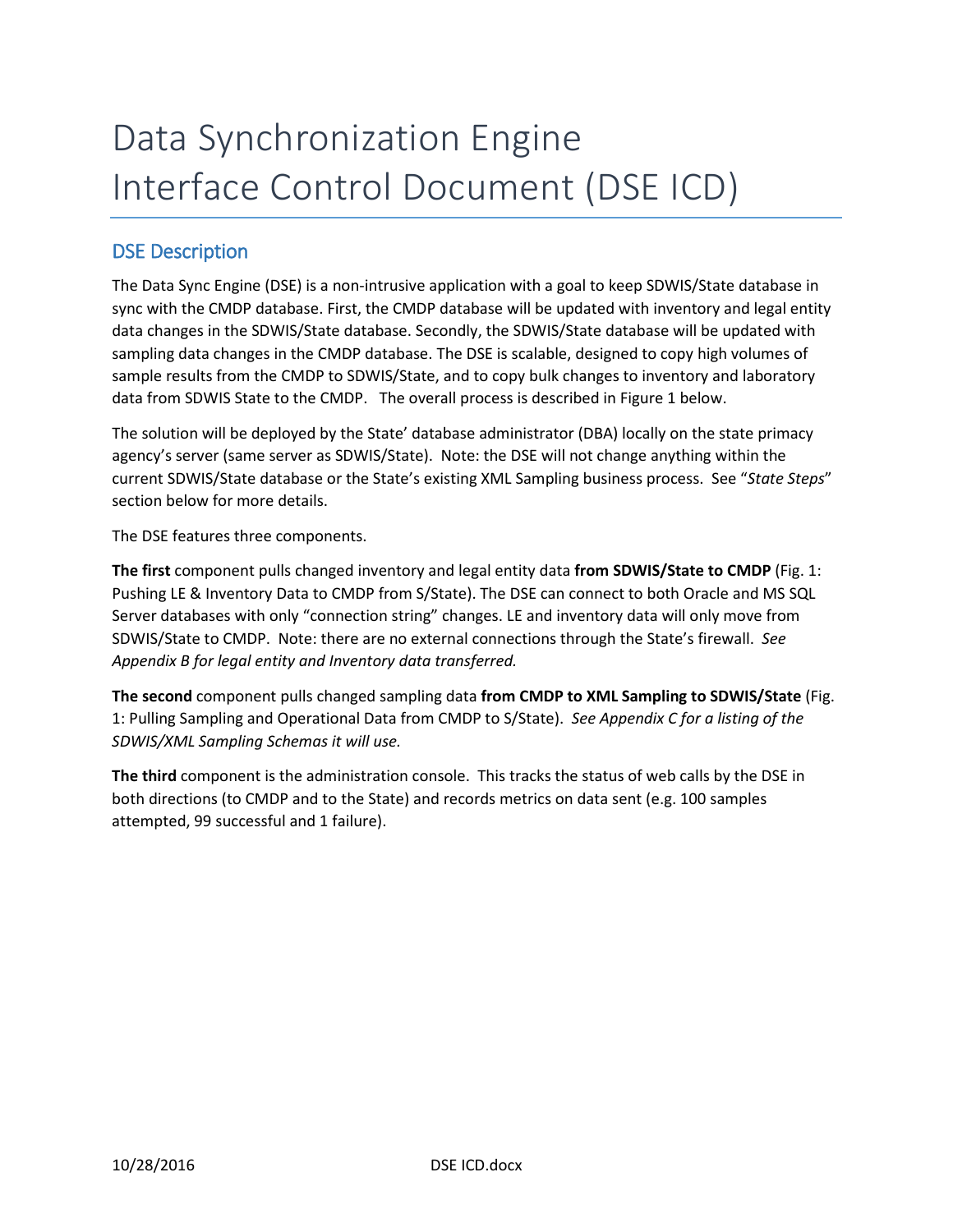#### **Diagram of Overall Technical Solution**



**Fig.1 DSE Architecture**

Note: Details on the CMDP REST API in the DSE Architecture diagram above can be found in the CMDP Web Services State DB Document on the CMDP Zendesk site.

These data transfers (in both directions) are triggered by a CRON job which "wakes up" the DSE at scheduled intervals (e.g. 1am every day, top of every hour, etc.). Once awake, the DSE cycles through the follow sequence:

Stage 1: SDWIS/State to CMDP (independent of Stage 2)

- 1. The DSE queries the SDWIS/State database for inventory and legal entity changes since the last time the DSE ran.
- 2. If changes exists, the DSE moves on to conversion as described in Step 3. If not, Stage 1 ends.
- 3. The DSE transforms the SDWIS/State database result set to an outgoing JSON format that is compatible with the CMDP schema.
- 4. The DSE transmits the data to the CMDP REST endpoint (the web service method that has been designed and built to accept the changed inventory and legal entity data into CMDP).
- 5. Feedback (success/failure) is captured and displayed in DSE admin console (log file).

Stage 2: CMDP to SDWIS/State (independent of Stage 1)

- 1. The DSE queries the CMDP database for new Sample Jobs that have been electronically signed and submitted since the last time the DSE ran.
- 2. If new jobs exist, the DSE moves on to conversion as described in Step 3. If not, Stage 2 ends.
- 3. The DSE transforms the CMDP new jobs in JSON to a compatible XML Sampling format per the XML schemas defined in XML Sampling 3.2.
- 4. The DSE sends the new Sample Jobs to XML Sampling, which then performs its current functions of migrating the XML file contents into the SDWIS/State database.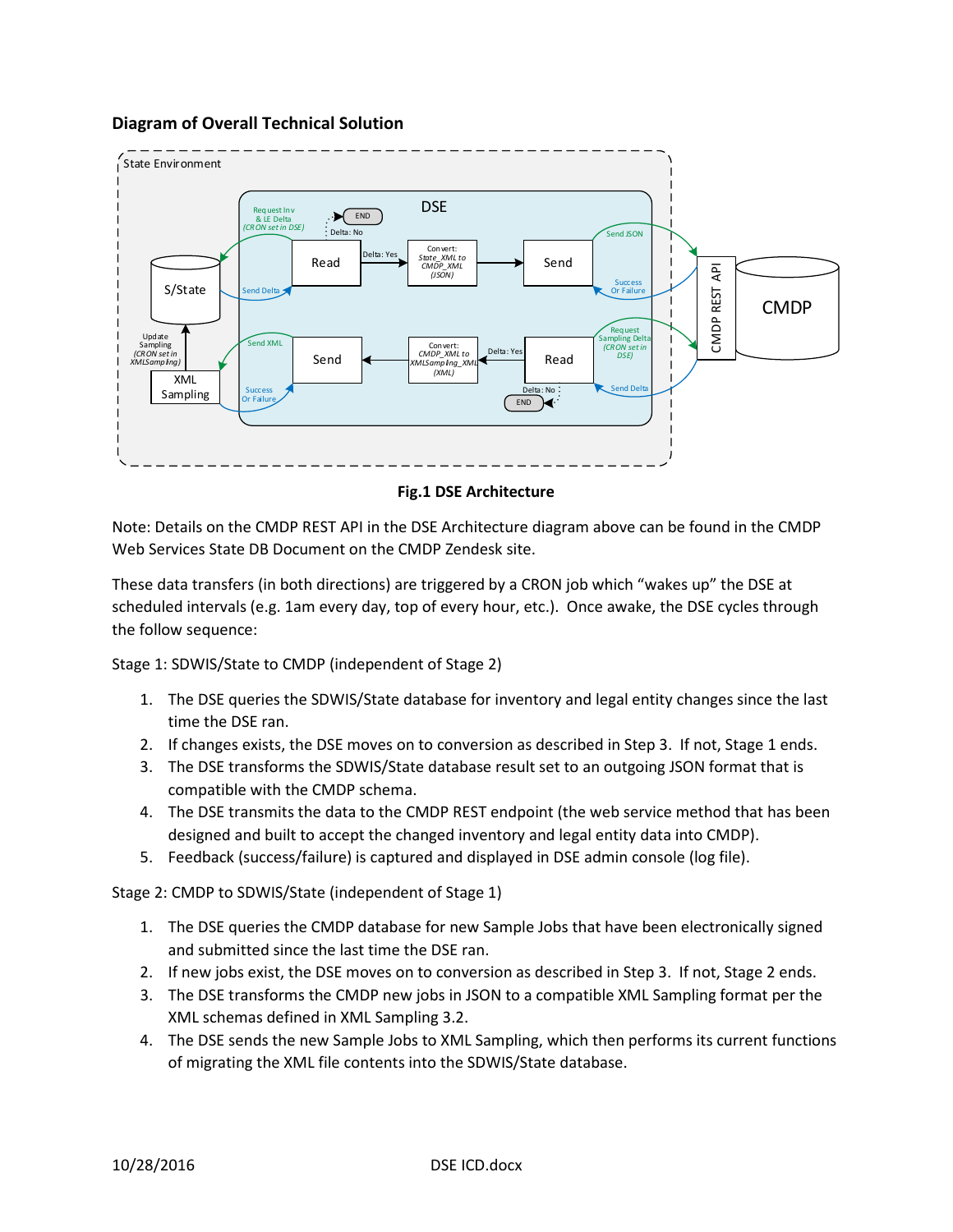5. Feedback (success/failure) is captured and displayed in DSE admin console (log file). Note: Sample jobs successfully sent to XML Sampling via the DSE will appear as "Accepted" in the CMDP application.

## State Application Requirements

SDWIS/State 3.32 (May also support 3.2 or older – stated in XML Sampling 3.21 installation Guide)

SDWIS/XML Sampling 3.21 (should also work with XML Sampling 3.1 and 3.0)

SDWIS/State Server with JDK 1.7

Test Environment: SDWIS/State Mirror environment that includes all relevant tables (inventory, legal entity, samples, etc.) necessary to produce the JSON files for CMDP and receive XML files via XML Sampling 3.1 for all data elements listed in Appendices B and C.

Security: State administrator will need to use SCS account to interact with production DSE.

#### State steps

1. Create a new schema in the SDWIS State database with a name of DSE\_MATRIX. The permissions granted to the schema should be CRUD. *Note: New schema does not touch existing SDWIS/State schema*.

- a. CREATE USER DSE\_MATRIX
- b. **IDENTIFIED BY DSE MATRIX**
- c. DEFAULT TABLESPACE [PRIME\_DATA] (State will replace PRIME\_DATA with their table space name)

States will have to complete above steps (a-c) as part of DSE\_MATRIX schema creation process

Attain will manage steps (d-g) as a part of the DSE Installation:

- d. TEMPORARY TABLESPACE TEMP
- e. PROFILE DEFAULT
- f. ACCOUNT UNLOCK
- g. Grant connect, resource, DBA to DSE\_MATRIX
- 2. Download DSE application
	- a. DSE can be found on the CMDP Help Desk website at: https://cmdp.zendesk.com

b. Download installation files from CMDP Help Desk based on the States database type (Oracle/MS SQL Server).

- 3. Install using the instructions for your RDBMS type (MS SQL or Oracle)
	- a. Load WAR (dseWebAdmin.war) file on same server as SDWIS/State.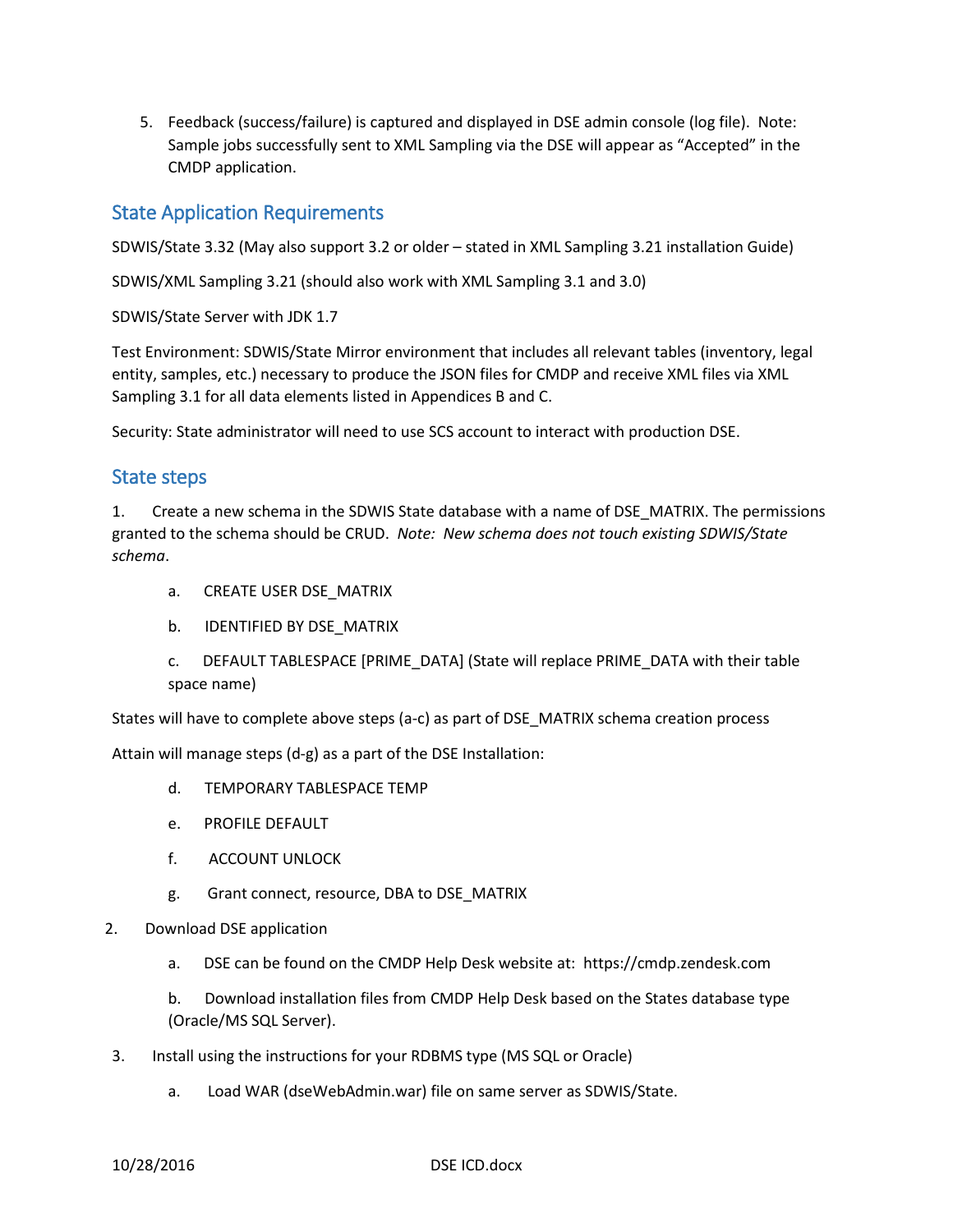b. Database config: State DBA needs to config DSE (see DSE configuration) with State Database. Follow steps to give state DB location, login, transaction interval etc.

c. States provide folder where XML sampling is monitoring for new data (aka "Input Folder" in SDWIS/XMLSampling configuration). See Appendix A for screen shot.

## DSE Configuration

What's configurable now:

- CRON frequency:
	- o found in dswWebContext.xml
	- o *CRON frequency of XMLSampling is also configurable. See Appendix A.*
- URL specifications for CMDP
	- o found in url\_specs.properties
- Schema name of database for DSE
- Schema name of state from where the SQL is being read

TO BE (in production v1, we will most probably have following areas configurable)

- Output folders
	- o will represent the folder where DSE will put the XML file for state application to pick up from
- Logging criteria configuration
- Setting Last Sync Date to sync all Inventory and Laboratory Profile information.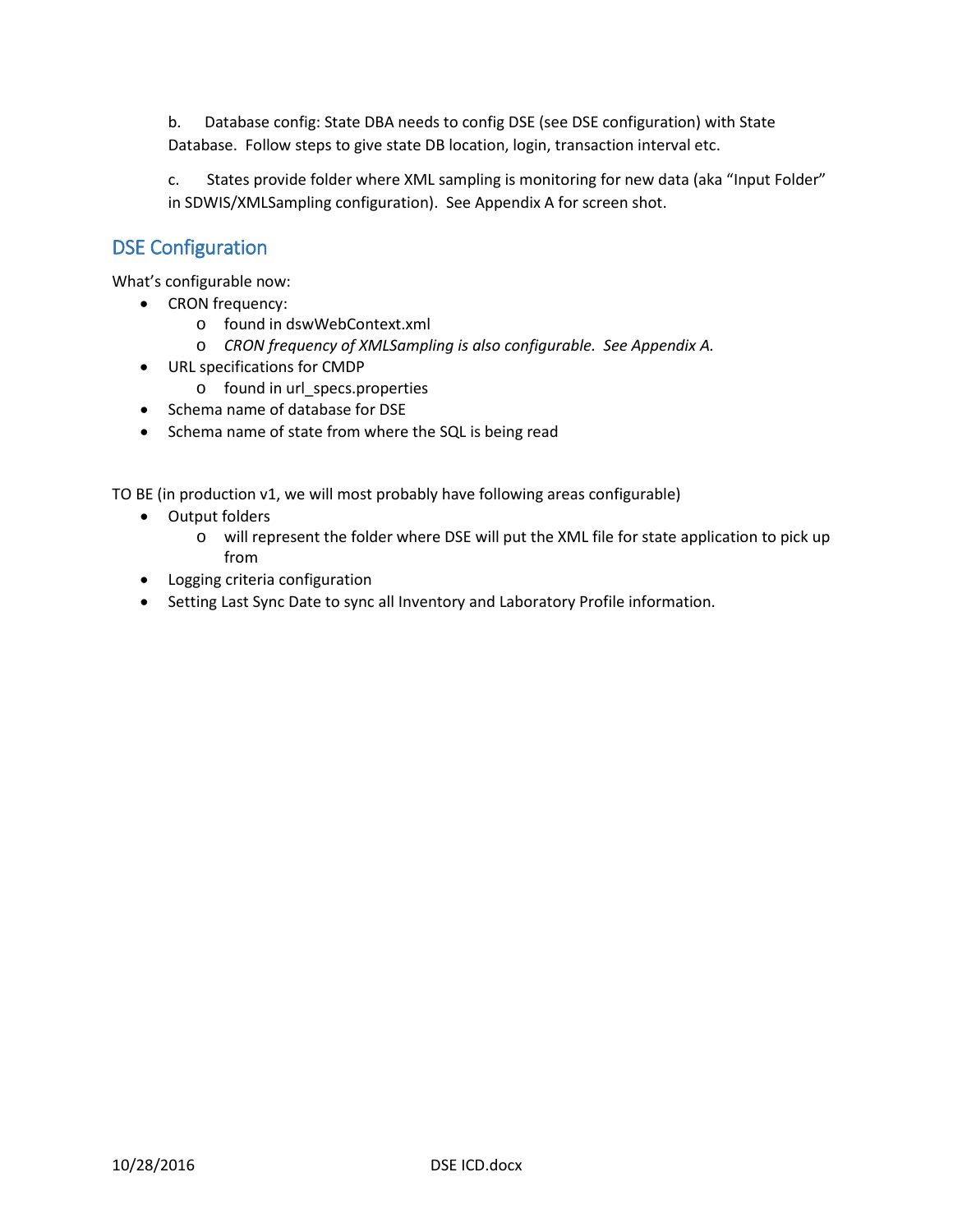# Appendix A - Input Folder for XML Sampling

| <b>SDWIS/XMLSampling</b><br>Configuration |                                    |        |                                |  |
|-------------------------------------------|------------------------------------|--------|--------------------------------|--|
|                                           |                                    |        | "Primary Contact Email Address |  |
| "Database                                 | Oracle<br>$\overline{\mathcal{L}}$ |        |                                |  |
| "EmailServer                              |                                    |        |                                |  |
| EmailUserId                               |                                    |        |                                |  |
| EmailPassword                             |                                    |        |                                |  |
| "XML Sampling ServerAddress               | localhost                          |        | LookUp                         |  |
| "XML Sampling ServerPort                  | 3080                               | LookUp |                                |  |
| "URL Mapping                              | XMLSampling                        |        | LookUp                         |  |
| XMLSamplingEmailAccount                   |                                    |        |                                |  |
| "Generate Sampling PointIndicator Yes     |                                    |        |                                |  |
| "JobRequesterUserID                       | ADMIN                              |        |                                |  |
| "Input Folder                             |                                    |        |                                |  |
| OK Cancel                                 |                                    |        |                                |  |

Note: The Input Folder should contain a user-specified value, but defaults to Input Folder under the XML Sampling context.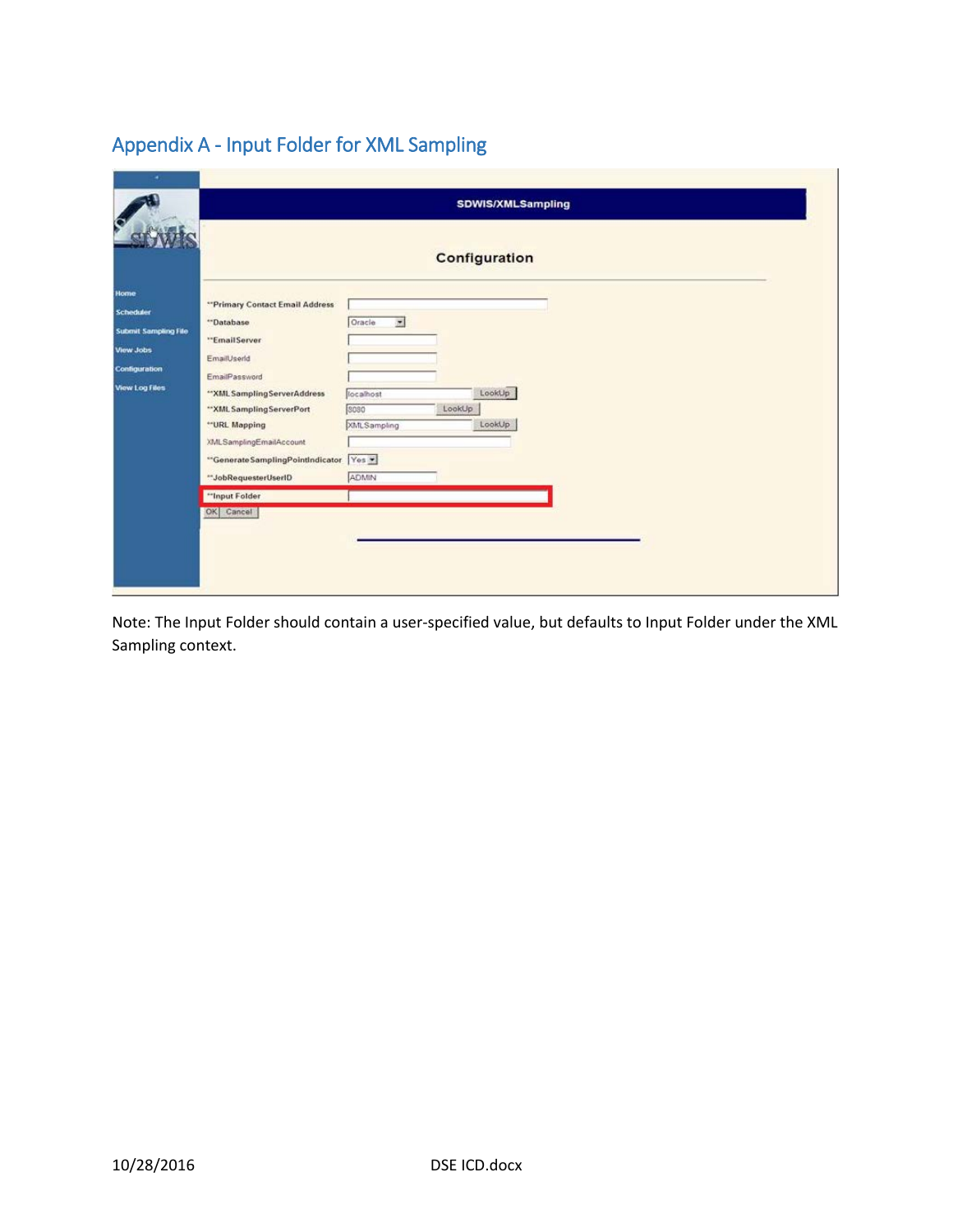## Appendix B - Legal Entity and Inventory Data Copied from SDWIS/State to CMDP

The following data is transferred from SDWIS State to CMDP using the DSE. This information needs to be correct in SDWIS State before transferring to CMDP. The DSE will reject incorrect data based on CMDP validations explained in the CMDP User Manual.

| <b>Table Name</b> | <b>Column Name</b>        |  |
|-------------------|---------------------------|--|
| <b>TINWSYS</b>    | NUMBER0                   |  |
|                   | tinwsys_is_number         |  |
|                   | NAME                      |  |
|                   | ALTERNATE_ST_NUM          |  |
|                   | LOCAL NAME                |  |
|                   | STAGE2_CDS_ID             |  |
|                   | <b>GRND WTR RATIO</b>     |  |
|                   | <b>GRND WTR PUR RATIO</b> |  |
|                   | <b>GRND WTR UDI RATIO</b> |  |
|                   | GRND_WTR_UDI_PURCH        |  |
|                   | SURF WTR RATIO            |  |
|                   | SURF WTR PUR RATIO        |  |
|                   | PWS ST TYPE CD            |  |
|                   | D FED PRIM SRC CD         |  |
|                   | owner_type_code           |  |
|                   | activity_status_cd        |  |
|                   | <b>ACTIVITY DATE</b>      |  |
|                   | D ST PRIM SRC CD          |  |
|                   | <b>MEMO TEXT</b>          |  |
|                   | D INITIAL USERID          |  |
|                   | D LAST UPDT TS            |  |
|                   | D_USERID_CODE             |  |
|                   | TINWSYS_ST_CODE           |  |
| <b>TINWSLEC</b>   | Type_Code                 |  |
|                   | Active Ind Cd             |  |
|                   | Tinwsys_Is_Number         |  |
|                   | Tinwsys_St_Code           |  |
|                   | Tinlgent_Is_Number        |  |
|                   | Tinlgent_St_Code          |  |
| <b>TINLGENT</b>   | Tinlgent Is Number        |  |
|                   | Tinlgent_St_Code          |  |
|                   | Activity_Status_Cd        |  |
|                   | D LAST UPDT TS            |  |
|                   | <b>NAME</b>               |  |

Water System Profile (SDWIS STATE Tables and Columns)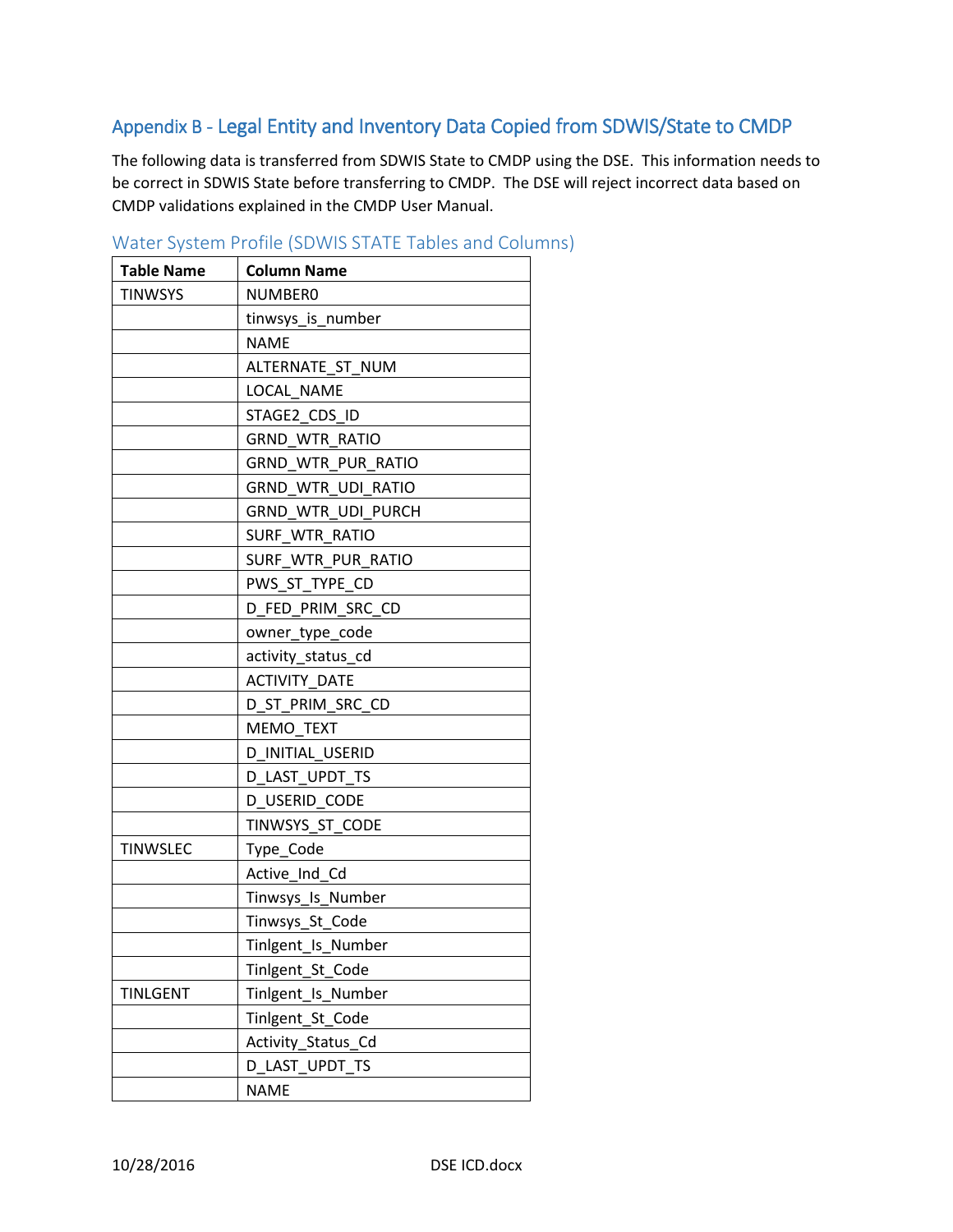|                 | ADDR_LINE_ONE_TXT     |  |  |
|-----------------|-----------------------|--|--|
|                 | ADDR_LINE_TWO_TXT     |  |  |
|                 | ADDRESS_CITY_NAME     |  |  |
|                 | ADDRESS_STATE_CODE    |  |  |
|                 | ADDRESS_ZIP_CODE      |  |  |
| <b>TINWSIN</b>  | INDICATOR_VALUE_CD    |  |  |
|                 | <b>INDICATOR NAME</b> |  |  |
|                 | INDICATOR_DATE        |  |  |
|                 | TINWSYS_IS_NUMBER     |  |  |
| <b>TINPOPSV</b> | Avg_Daily_Cnt         |  |  |
|                 | Type_Code             |  |  |
|                 | Tinwsys_Is_Number     |  |  |
|                 | Tinwsys_St_Code       |  |  |
| <b>TINAOPRD</b> | Tinwsys_Is_Number     |  |  |
|                 | Tinwsys_St_Code       |  |  |
|                 | Eff_Begin_Dt          |  |  |
|                 | Eff End Dt            |  |  |

# Facility Profile (SDWIS STATE Tables and Columns)

| <b>Table Name</b> | <b>Column Name</b> |
|-------------------|--------------------|
| <b>TINWSYS</b>    | TINWSYS_IS_NUMBER  |
|                   | TINWSYS_ST_CODE    |
|                   | <b>NUMBERO</b>     |
| <b>TINWSF</b>     | TINWSYS IS NUMBER  |
|                   | TINWSYS_ST_CODE    |
|                   | ST_ASGN_IDENT_CD   |
|                   | TYPE CODE          |
|                   | <b>NAME</b>        |
|                   | LOCAL_NAME         |
|                   | ACTIVITY_STATUS_CD |
|                   | Activity_Date      |
|                   | AVAILABILITY_CODE  |
|                   | WATER_TYPE_CODE    |
|                   | WATER_TYPE_CODE_DT |
|                   | TREATMENT_STAT_CD  |
|                   | Tinwsf Is Number   |
|                   | Tinwsf_St_Code     |
|                   | D_LAST_UPDT_TS     |
| <b>TINWSFC</b>    | Tinwsf_Is_Number   |
|                   | Tinwsf_St_Code     |
|                   | active ind cd      |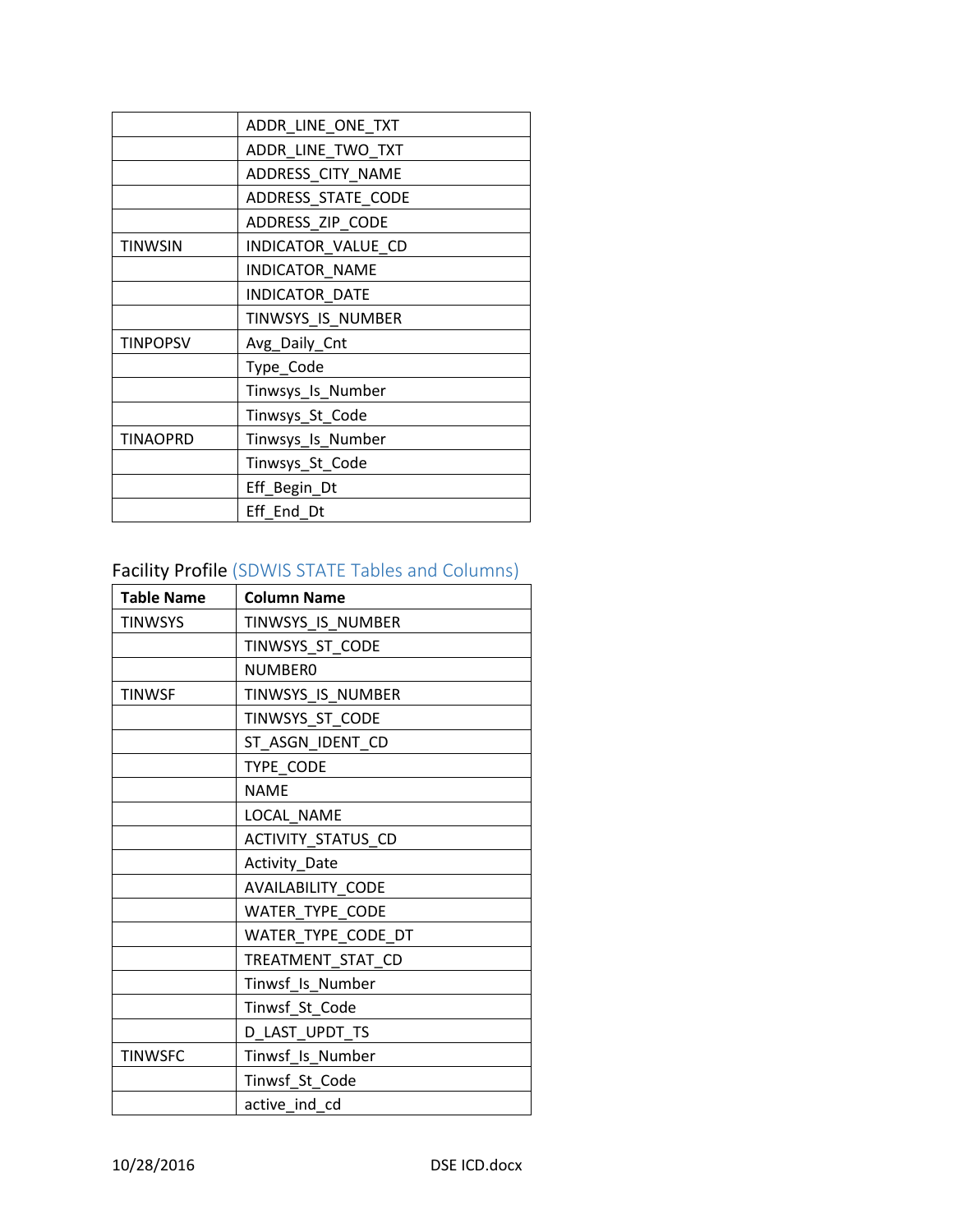|                 | Tinlgent_Is_Number |
|-----------------|--------------------|
|                 | Tinlgent_St_Code   |
| <b>TINLGENT</b> | Tinlgent_Is_Number |
|                 | Tinlgent_St_Code   |
|                 | D_LAST_UPDT_TS     |
|                 | ADDR_LINE_ONE_TXT  |
|                 | ADDR_LINE_TWO_TXT  |
|                 | ADDRESS_CITY_NAME  |
|                 | ADDRESS_STATE_CODE |
|                 | ADDRESS_ZIP_CODE   |
| tinpvals        | <b>TEXT VALUE</b>  |
|                 | <b>CODE NAME</b>   |

# Sampling Point Profile (SDWIS State Tables and Columns)

| <b>Table Name</b> | <b>Column Name</b>      |  |  |
|-------------------|-------------------------|--|--|
| <b>TSASMPPT</b>   | tinwsf0is_number        |  |  |
|                   | Tinwsf0st_Code          |  |  |
|                   | D_LAST_UPDT_TS          |  |  |
|                   | IDENTIFICATION_CD       |  |  |
|                   | <b>DESCRIPTION TEXT</b> |  |  |
|                   | <b>ACTIVITY DATE</b>    |  |  |
|                   | SOURCE_TYPE_CODE        |  |  |
|                   | ACTIVITY_STATUS_CD      |  |  |
|                   | TYPE_CODE               |  |  |
|                   | D USERID CODE           |  |  |
|                   | D INITIAL_TS            |  |  |
|                   | D_INITIAL_USERID        |  |  |
| <b>TINWSF</b>     | tinwsf_is_number        |  |  |
|                   | Tinwsf_St_Code          |  |  |
|                   | ST_ASGN_IDENT_CD        |  |  |
| TINWSYS           | Tinwsys_Is_Number       |  |  |
|                   | Tinwsys_St_Code         |  |  |
|                   | Number <sub>0</sub>     |  |  |

# Laboratory Profile (SDWIS State Tables and Columns)

| Table Name    | <b>Column Name</b>    |  |
|---------------|-----------------------|--|
| <b>TSALAB</b> | TSALAB IS NUMBER      |  |
|               | <b>TSALABOST CODE</b> |  |
|               | D LAST UPDT TS        |  |
|               | D USERID CODE         |  |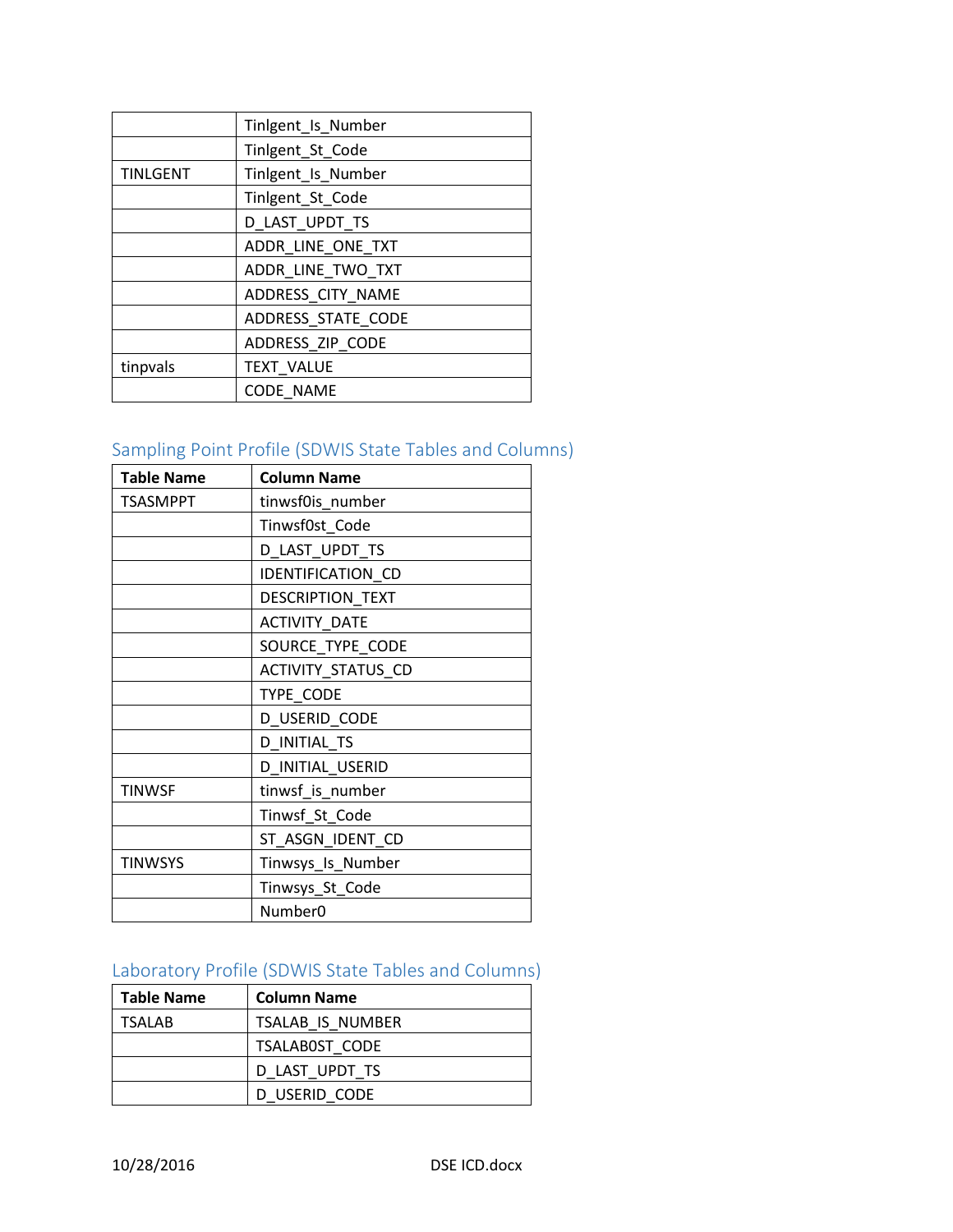|                 | D_INITIAL_USERID          |  |  |
|-----------------|---------------------------|--|--|
|                 | LAB ID NUMBER             |  |  |
|                 | TSALAB_ST_CODE            |  |  |
| <b>TSALLEA</b>  | ACTIVE_IND_CODE           |  |  |
|                 | TYPE_CODE                 |  |  |
| <b>TINLGENT</b> | TINLGENT IS NUMBER        |  |  |
|                 | TINLGENT_ST_CODE          |  |  |
|                 | ADDRESS_STATE_CODE        |  |  |
|                 | COUNTRY_CODE              |  |  |
|                 | ADDR_LINE_ONE_TXT         |  |  |
|                 | ADDR_LINE_TWO_TXT         |  |  |
|                 | ADDRESS CITY NAME         |  |  |
|                 | ADDRESS_STATE_CODE        |  |  |
|                 | ADDRESS_ZIP_CODE          |  |  |
|                 | INT_POST_CD               |  |  |
| <b>TINLGCOM</b> | Electronic_Address        |  |  |
|                 | tinlgent_is_number        |  |  |
|                 | purpose_code              |  |  |
|                 | tinlgcom_is_number        |  |  |
|                 | Phone_number              |  |  |
|                 | <b>Electronic Address</b> |  |  |

# Referential data mapping from SDWIS State

| <b>State</b>    |                                  |                              |
|-----------------|----------------------------------|------------------------------|
| <b>Table</b>    | <b>Field Name in State Table</b> | <b>CMDP Ref Category</b>     |
| <b>TINWSYS</b>  | PWS ST TYPE CD                   | WS_STATE_TYPE                |
| <b>TINWSYS</b>  | D_ST_PRIM_SRC_CD                 | WS_STATE_WATER_SRC_TYPE      |
| <b>TINWSYS</b>  | ACTIVITY_STATUS_CD               | WATER_SYSTEM_ACTIVITY_STATUS |
| <b>TINWSF</b>   | ACTIVITY_STATUS_CD               | FACILITY ACTIVITY STATUS     |
| <b>TSASMPPT</b> | SOURCE TYPE CODE                 | SMP_PNT_WATERTREAT_STAT      |
| <b>TINLGENT</b> | ADDRESS CITY NAME                | US_CITY                      |
| <b>TINWSLEC</b> | TYPE CODE                        | CONTACT_TYPE                 |
| <b>TINPVALS</b> | TYPE CODE                        | CONTACT_TYPE                 |
| <b>TINLGCOM</b> | PURPOSE CODE                     | LE_EMAIL_TYPE                |
| <b>TINLGENT</b> | TYPE CODE                        | LE_ORG_TYPE                  |
| <b>TINLGCOM</b> | PURPOSE CODE                     | LE PHONE_TYPE                |